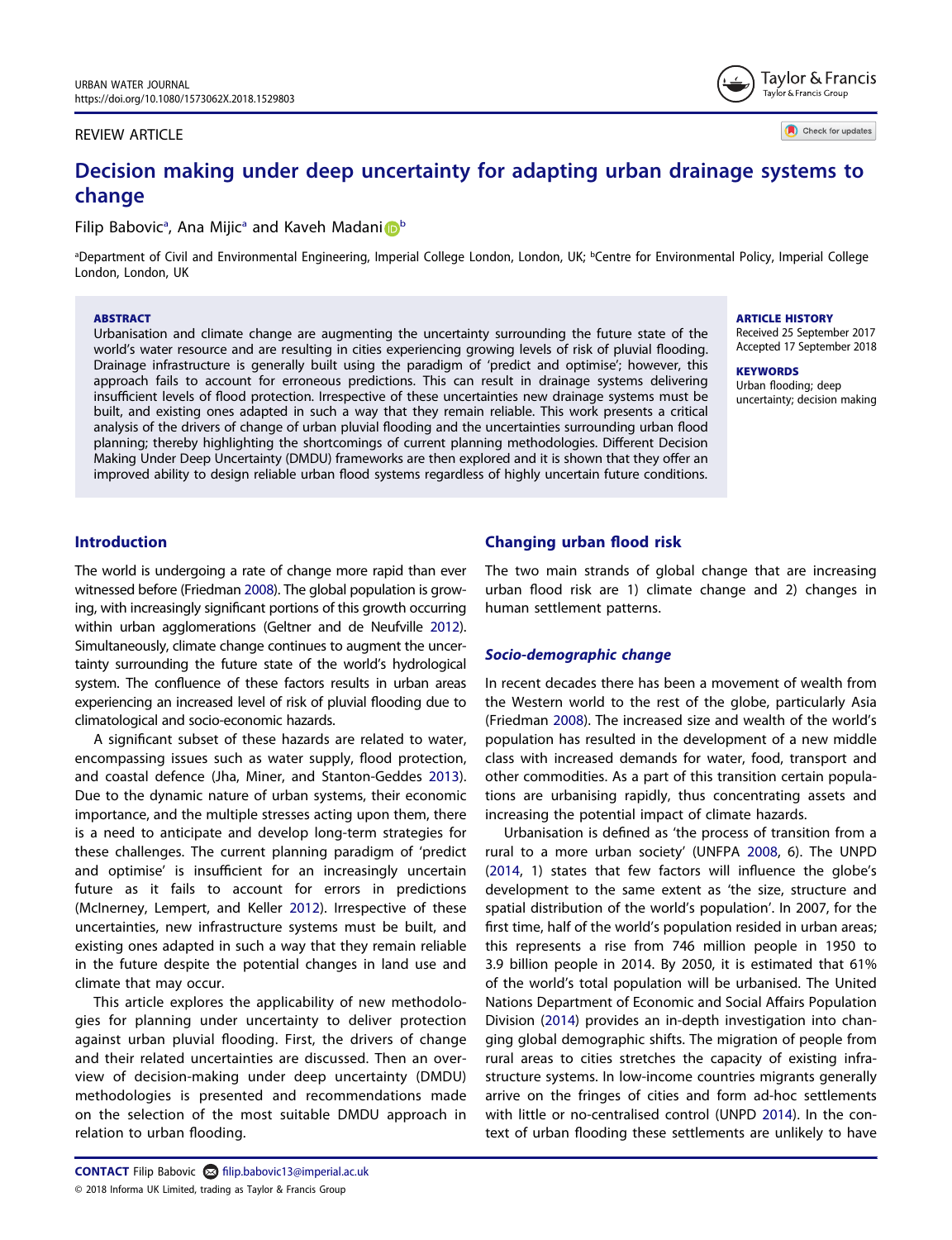appropriate flood defence infrastructure and adhere to policy measures meant to reduce exposure to flood risk.

Projections of future population size and urbanisation should be treated cautiously as they are estimated by extrapolating the past behaviour of these populations and are sensitive to various uncertainties (UNPD [2014\)](#page-7-3). Furthermore, these historic behaviours may not be indicative of future growth dynamics. Growth predictions are sensitive to differences in fertility rates which are in turn affected by a number of highly unpredictable factors such as access to birth control, women's education, and opportunities for women to work (UNPD [2014](#page-7-3)). These uncertainties have resulted in a history of imprecise projections of population growth; Satterthwaite et al. ([2007\)](#page-7-5) have noted that the world is notably less urbanised than what was predicted in the past. This is true with respect to the proportion of the global population urbanised, the size of urban areas, and the total urban population.

#### <span id="page-1-13"></span>Climate change

<span id="page-1-6"></span>Climate change can affect the statistical distribution of weather parameters by altering the mean, variance or skewness of their distributions (IPCC [2012\)](#page-6-2). These changes in the frequency, intensity, and spatial extent of weather events can result in increasingly likely extreme events (IPCC [2012](#page-6-2)). To address climate change, actions must be taken immediately to reduce the quantity of greenhouse gases being released into the atmosphere despite the continued growth of the global middle class. The problem of climate change is compounded by thermal inertia, which suggests that excess heat will be stored within the atmosphere even if levels of greenhouse gases were to fall rapidly (Jenkins [2010](#page-6-3)). Due to this, climate change adaptation is necessary as the effects of climate change will be observed at some level even with aggressive mitigation measures.

<span id="page-1-8"></span><span id="page-1-5"></span>Climate change has the potential to significantly affect pluvial flood risk. The IPCC's Fifth Assessment Report's Working Group II concluded that it was likely that there had been increases in the number of heavy precipitation events over the second half of the twentieth century (Trenberth et al. [2007\)](#page-7-6). Increases in heavy precipitation events have been observed even in places where total precipitation depths have decreased, implying an increase in precipitation intensity (IPCC [2008](#page-6-4)). These changes in intensity have lead to an increase in the risk of pluvial flooding in some regions (IPCC 2012). This has been observed within the Midwest of the United States where an increase in the frequency of heavy rainfall days has been observed despite overall rainfall depths remaining constant, suggesting that changes in the magnitude and frequency of floods are occurring at regional scales (Mallakpour and Villarini [2015\)](#page-7-7).

<span id="page-1-10"></span><span id="page-1-3"></span>These trends suggests that the frequency of heavy precipitation or the proportion of total rainfall from heavy rainfalls will increase in the twenty-first century over many areas of the globe. Over the same timeframe, global land use forecasts predict that urban areas will continue to grow (Güneralp and Seto [2013](#page-6-5); Seto, Guneralp, and Hutyra [2012\)](#page-7-8). The combined effect of climate and land use change is likely to exacerbate the risk of urban pluvial flooding through increased runoff <span id="page-1-11"></span>volumes and more rapid responses due to the growth in impermeable land surfaces (McGranahan, Balk, and Anderson [2007](#page-7-9)).

## Changing risks

<span id="page-1-15"></span><span id="page-1-14"></span><span id="page-1-12"></span><span id="page-1-2"></span>The climate challenges experienced across the globe include heat stress (Trenberth et al. [2007](#page-7-6)), extreme precipitation (Trenberth, Fasullo, and Shepherd [2015\)](#page-7-10), coastal flooding (Jha, Miner, and Stanton-Geddes [2013\)](#page-7-0) and water scarcity (Revi et al. [2014\)](#page-7-11); many of these risks are concentrated in urban areas (Field et al. [2014](#page-6-6)). In 2011 sixty per cent of urban areas with populations greater than a million people were living in areas at high risk of exposure to at least one type of a natural disaster (UNPD [2014](#page-7-3)). Within Latin America, the Caribbean, North America and Asia between one-half and two-thirds of the cities with 1 million inhabitants are exposed to at least one form of natural disaster (UNPD [2014\)](#page-7-3). In the context of water risks, the World Economic Forum's Global Risks Report placed four water related impacts on the top ten most likely to occur with 'water crises' listed as the event with the highest potential impact (World Economic Forum [2015](#page-8-0)).

<span id="page-1-7"></span><span id="page-1-4"></span>Flooding can incur major economic costs, through direct damage, disruption to affected systems and costs of recovery (IPCC [2014\)](#page-6-7). As noted earlier, the impacts of global change are being observed, and cities have begun to adapt to these new water-related risks. These adaptations aim to defend against increased hydrological variability and challenges to the efficacy of existing water systems. These changes in system performance may occur gradually or in an unexpected manner (IPCC 2012). To protect cities from growing risks it is necessary to develop adaptive capacity (Habitat [2014](#page-6-8)). The need for new or reformed urban infrastructure has been highlighted by numerous sources (Geltner and Richard [2012](#page-6-1); Habitat [2014\)](#page-6-8). The American Society of Engineers has described the state of American infrastructure as requiring major redevelopment (American Society of Civil Engineers [2013](#page-6-9)), while the UK's Institution of Civil Engineers described the state of Britain's flood infrastructure as in need of significant investment. It has been estimated that 57 trillion US dollars will be required to meet global infrastructure demand worldwide by 2030, with over two-fifths of this amount needed for power and water infrastructures (Dobbs et al. [2013](#page-6-10)). However, the planning and design of appropriate flood defences is complicated by many sources of uncertainty interacting with one another.

#### <span id="page-1-1"></span><span id="page-1-0"></span>Uncertainty propagation

<span id="page-1-9"></span>Changes in the structure, development, and location of global populations are key drivers of greenhouse gas emissions, which in turn dictate the level of climate change that will be experienced (Kjeldsen and Rosbjerg [2004](#page-7-12); Stainforth et al. [2007](#page-7-13)). These societal developments are affected by implementing environmental regulations, economic investment in clean technologies, and population growth. However, these factors are extremely difficult to accurately predict due to their complex and non-quantitative nature.

The effects of these greenhouse gas emissions are translated to potential changes in the climate through the use of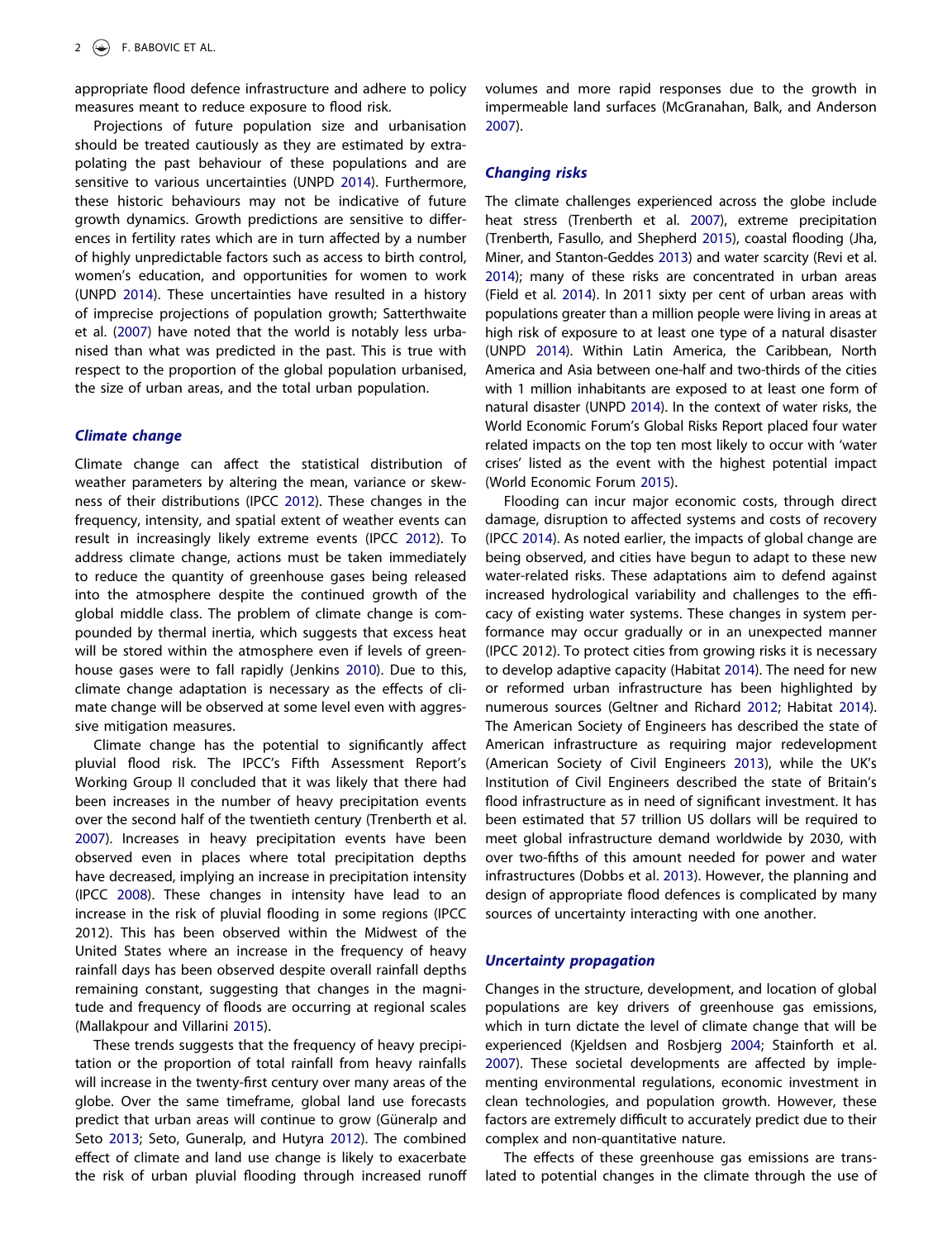Global Circulation Models (GCMs). The IPCC recognises three main sources of uncertainty in GCM projections: uncertainties in identifying and replicating natural variability in the climate; uncertainties in climate model parameterisation and structure; and uncertainty in future carbon dioxide concentrations (Kirtman et al. [2013](#page-7-14)). The outputs of Global Circulation Models can diverge considerably due to how they identify climate change from noisy climate data. Due to this, GCMs are not extremely sensitive to different emissions scenarios in the near future. However, GCM results concerning the end of the twenty-first century are dominated by model and emissions uncertainties (IPCC 2012). Lastly, there remain a number of unknowns in climate modelling, Knutti and Sedláček ([2012](#page-7-15)) found that despite better process understanding, there is little evidence from the Coupled Model Intercomparison Project (CMIP5) that the ability to model large-scale climate feedbacks has improved significantly from CMIP4.

<span id="page-2-16"></span><span id="page-2-10"></span><span id="page-2-3"></span>Despite this, GCM projections are broadly in agreement on how global averages will change. At regional scales there is disagreement between GCMs on the magnitude and in some cases the direction of change that may occur (García et al. [2014\)](#page-6-11). This is particularly true with regards to precipitation patterns (Schewe et al. [2014\)](#page-7-16). Probabilities of potential future events can be generated by running ensembles of these models; however the accuracy of these probabilities are dependent on their ability to accurately reflect real life dynamics. Despite their shortcomings, GCMs remain the best class of models on which we can rely to predict future climatic change. Other models allow for a more integrated assessment of climate change impacts, but these models are still reliant on GCMs for climate projections (Carter et al. [2007\)](#page-6-12).

<span id="page-2-1"></span><span id="page-2-0"></span>Global Circulation Models generate outputs at coarse temporal and spatial resolutions (Collins et al. [2013\)](#page-6-13). One grid cell may encapsulate several countries or regions while the temporal resolution may be on an annual scale. Urban flood models however perform best with input data at sub-hourly resolutions and at a local scale (IPCC 2012). Urban rainfall runoff models therefore rely on downscaling to increase the spatial and temporal resolution of results from the large-scale climate models. However, both statistical and dynamical downscaling methods are limited in their ability to deliver useful information if the GCMs are not in agreement. The downscaling procedure itself adds a further level of uncertainty. Downscaling utilises historically observed relationships to transform global or regional projections to information relevant for a specific location (Kirtman et al. [2013\)](#page-7-14). In the context of climatic non-stationarity it is not clear whether this predictor-predictand relationship will remain valid in the future (Milly et al. [2008\)](#page-7-17).

# <span id="page-2-13"></span><span id="page-2-8"></span>Deep uncertainty

<span id="page-2-5"></span>Infrastructure systems have design lives which can extend to two hundred years in length, the presence of uncertainty greatly hampers the planning and design of these systems (Hallegatte [2009\)](#page-6-14). Due to the length of such design lives there is a high degree of uncertainty surrounding the future conditions under which these systems will operate and whether infrastructure decisions will remain relevant in the future. These long term decisions are undertaken within a context of deep uncertainty (Hallegatte et al. [2012](#page-6-15)). Generally speaking, decision makers are either unaware of the presence of deep uncertainty or are not familiar with how to manage it. This has resulted in DMDU not entering the mainstream of climate change adaptation.

<span id="page-2-15"></span><span id="page-2-12"></span>Deep uncertainty is defined as 'when the parties to a decision do not know – or agree on – the best model for relating actions to consequences or the likelihood of future events' (Lempert [2003](#page-7-18), 3). This may result in a situation where the direction or magnitude of change may be unknown (Regos [2012\)](#page-7-19). Walker, Haasnoot, and Kwakkel [\(2013\)](#page-8-1) built further on this definition by stating that deep uncertainty occurs when decision makers cannot agree upon the appropriate framework to model the system including the statistical distributions of key parameters, the sources of uncertainty and how to rank the possible strategies generated.

<span id="page-2-9"></span><span id="page-2-6"></span>Hallegatte, Shah, Brown, et al. [\(2012\)](#page-6-15) stated that there are three factors that need to be addressed in the context of making decisions under deep uncertainty: Knightian uncertainty (Knight [1921\)](#page-7-20); multiple valid potential futures; and decisions must be considered with path dependence in mind, meaning that the order in which solutions are implemented has an effect on system performance.

<span id="page-2-11"></span>It is critical to note that deep uncertainty does not reflect a state of complete ignorance about the future. It is possible to generate plausible states of the world and potentially rank them in order of likelihood (Kwakkel and Pruyt [2013\)](#page-7-21). However it is extremely difficult to explore all possible uncertainties and futures (Herman et al. [2014a](#page-6-16)).

<span id="page-2-7"></span>In the context of urban flooding multiple sources of uncertainty are introduced through climate change, land use change, population growth and the availability of future capital to maintain systems as highlighted in the previous section. Given the uncertainties surrounding projections there can be only limited confidence in the ability to predict the future state of these systems. Therefore, planning methodologies must account for these uncertainties as traditional optimum design is not appropriate to address decision challenges with the characteristics of climate change (Groves and Lempert [2007](#page-6-17)). Strategies designed to improve the reliability, robustness, or resilience of drainage systems must therefore account for uncertainties in order to be effective.

#### <span id="page-2-4"></span>Adaptation to future change

## Current methodology and limitations

<span id="page-2-2"></span>The standard method of designing infrastructure is to utilise models to predict the most likely future and generate infrastructure design to operate in this future (de Neufville and Scholtes [2011](#page-6-18)). In the context of urban flooding, this approach generates a flood defence scheme tailored to what the forecast predicts is the 'most likely' future. This methodology is generally referred to as 'predict then act' and is usually reliant upon historical data.

<span id="page-2-14"></span>There are two main issues with this approach. Generally, future projections are based upon or to a great extent utilise historical data with the assumption that the future will continue to look significantly like the past (Rahman, Walker, and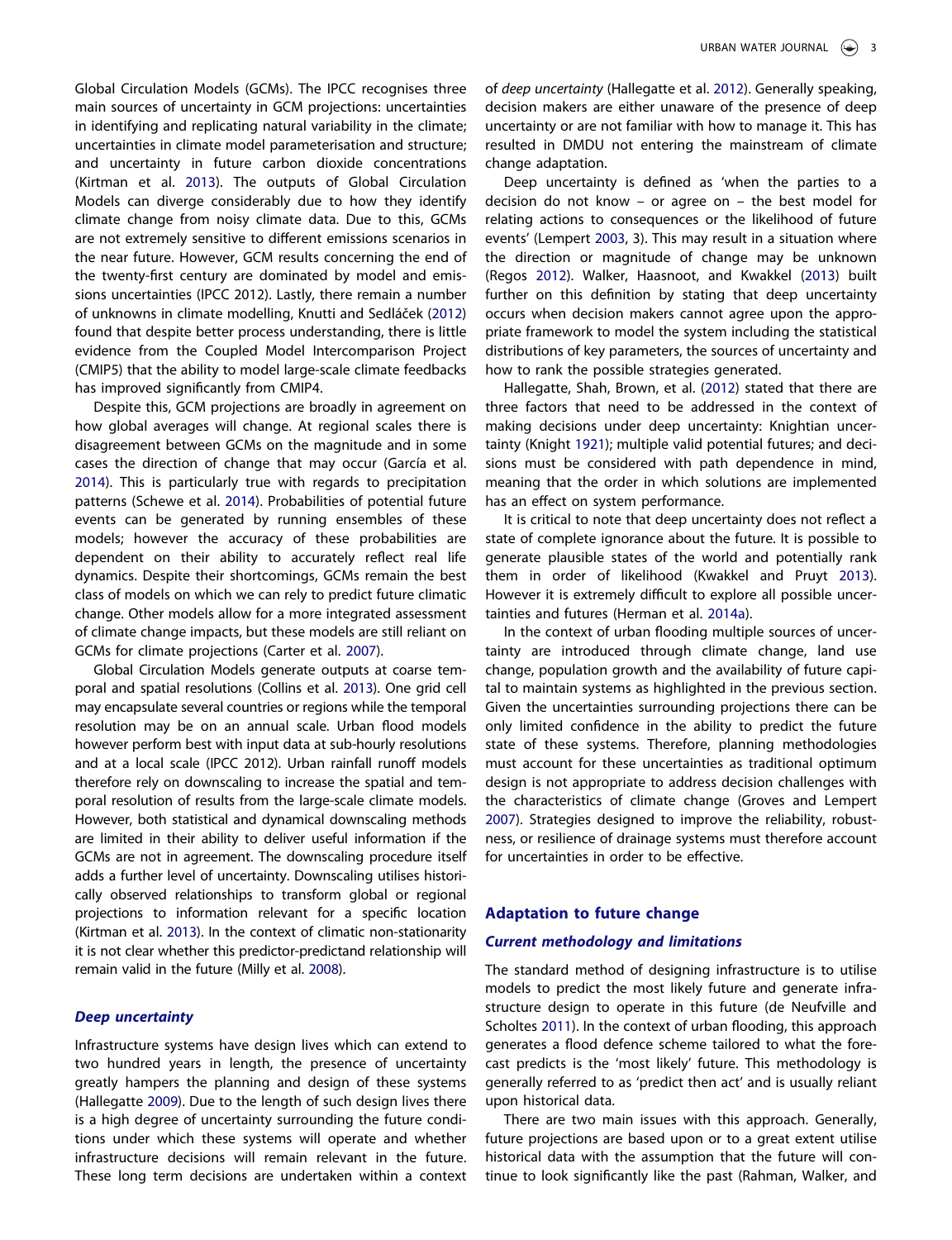<span id="page-3-0"></span>Marchau [2008\)](#page-7-22). However, the effects of climate change are such that Milly et al. [\(2008\)](#page-7-17) declared the death of meteorological stationarity. Due to this non-stationarity, Brown ([2010](#page-6-19)) noted that many of the assumptions made about infrastructure have been made void or will be made void in the future, leading to the end of reliability.

<span id="page-3-10"></span>In addition predictions of the probability distributions of future variables may have high variances and 'fat tails' (Taleb [2012](#page-7-23)). The presence of fat tails denotes a high probability of extreme events occurring. Given that the effectiveness of flood defence plans can deteriorate rapidly if small deviations occur from the projected climatic conditions, errors in prediction can lead to systems that deliver inadequate levels of flood protection. Traditional, optimised systems perform well across a narrow band of conditions. McInerney, Lempert, and Keller ([2012](#page-7-1), 549) noted that this was similar to 'dancing on the top of a needle', as such systems tend to experience very rapid declines in performance when conditions are outside of this narrow range of conditions.

<span id="page-3-9"></span>Within the predict-then-act paradigm there is only limited recognition of uncertainty caused by overconfidence in projections of the future (Slovic, Fischhoff, and Roe [1981](#page-7-24)). These methods are effective when uncertainties about the future are small and well characterised. However they are generally inadequate for the long term planning of open systems such as urban drainage systems. The limitations of static, highly optimised plans are already being exhibited. Climatic uncertainty, coupled with growing urban demands from consumers and legislation, poses challenges to the success of water agencies' plans (Groves et al. [2008\)](#page-6-20). For example, the 2001 master plan to mitigate flooding in Ho Chi Minh City had to contend with higher than expected increases in peak rainfall that occurred between the design and final implementation phase of the master plan (Jha, Bloch, and Lamond [2012\)](#page-7-25).

<span id="page-3-4"></span><span id="page-3-2"></span>In the past, to overcome these shortcomings the designed solutions were made more robust. This can be achieved by adding factors of safety; however, this can impose a large financial cost and raises the additional question of how large this factor of safety should be. This is especially true if the adaptation strategy is for an entire city or district as opposed to an individual dwelling. Furthermore, solutions can be designed to a probability level such that there is only a remote change that this design event can be exceeded. However, as noted earlier, such estimations are prone to errors, and only a limited degree of confidence can be placed in them.

#### System attributes

<span id="page-3-6"></span>It is becoming increasingly evident that the use of optimal, but otherwise fragile strategies is not appropriate for an uncertain future. Strategies for the future must be robust, there are two variations of this: static and dynamic. Static robustness defines the range of possible futures within which a system can deliver a desired level of reliability (Matalas and Fiering [1997\)](#page-7-26). More simply, this is the ability to withstand a wide range of shocks, usually developed by utilising factors of safety and layers of redundancy. However, this strategy can quickly become prohibitively expensive. This is especially true if a conservative factor of safety is utilised as it is not known how large these factors of safety should be.

Alternatively, dynamic robustness can be utilised which represents a system's ability to adapt to changing conditions. However this form of robustness requires a high degree of pro-active management of the system (Herman et al. [2014a\)](#page-6-16). A dynamically robust approach emphasises learning and iterative decision-making in order to develop improved system understanding and re-evaluation of the system.

In the context of adaptation planning, it is critical to make a distinction between reliability and robustness. Reliability revolves around the expected performance level of a system such as design return periods or system thresholds. Robustness is centred around the range of potential futures that a strategy is able to deliver reliability.

#### Decision Making Under Deep Uncertainty methodologies

Decision Making under Deep Uncertainty (DMDU) techniques offer insights on how to manage the potential impacts of change as opposed to predicting future conditions (Walker, Haasnoot, and Kwakkel [2013\)](#page-8-1). DMDU can be thought of answering 'What if?' questions as opposed to 'What will happen?' questions. The approach acknowledges that there are many potential futures and that a given standard of reliability must be achievable for all of them (IPCC 2014). DMDU techniques tend to result in strategies which result in multiple adaptation pathways (Haasnoot et al. [2012\)](#page-6-21), the postponement of decisions until more knowledge is available (Zhang and Babovic [2012](#page-8-2)), emphasise maintaining system flexibility (Deng et al. [2013\)](#page-6-22), and iterative riskbased decision-making to achieve these goals. DMDU techniques have been applied to water supply issues in the past (Matrosov, Woods, and Harou [2013](#page-7-27)); however, they have not been widely used in flood management.

<span id="page-3-7"></span><span id="page-3-3"></span><span id="page-3-1"></span>Generally speaking, DMDU techniques utilise exploratory modelling to facilitate the identification of robust strategies. In exploratory modelling the effects of variation on key parameters are investigated. This results in large number of computational experiments with each one representing a hypothesis about what may occur in the future. From this ensemble of potential futures it is possible to ascertain which policies perform well across multiple futures. Exploratory modelling is useful in identifying behaviours which are general and which are specific to combinations of parameters, the validity of key parameters, and modellers' biases (Mackay and Mckiernan [2004\)](#page-7-28). There are a number of methods to perform exploratory modelling, generally speaking, the more expansive and through the exploration the greater the computational power required.

<span id="page-3-5"></span>Within the context of urban flooding, there are a number of DMDU techniques that can be applied. Walker, Haasnoot, and Kwakkel [\(2013\)](#page-8-1) provides a comprehensive summary of decision-making under deep uncertainty approaches. A brief summary of the relevant model-based methodologies applicable to urban flooding problems is presented in more detail below.

#### Robust Decision Making

<span id="page-3-8"></span>Robust Decision Making (RDM) can be thought of as stress testing a given strategy through the use of many model runs (RAND [2013\)](#page-7-29). In a RDM analysis the current system is modelled and its performance evaluated across numerous potential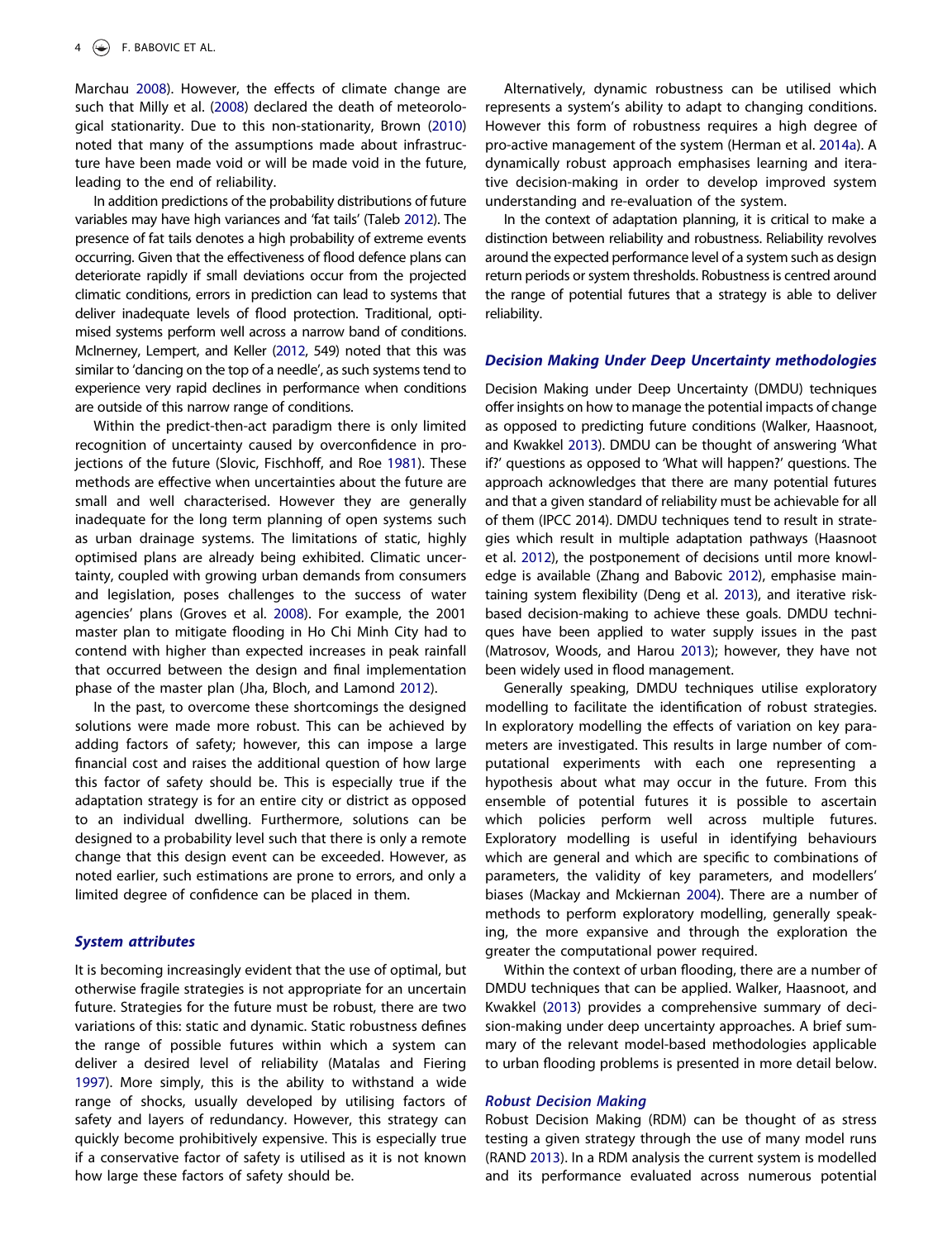futures. A meta-analysis can then be performed on these scenarios in order to identify which are the key parameters that result in failure. Once these vulnerabilities are known, potential vulnerability reducing measures can be suggested, delivering a solution that performs adequately across all or most futures (Lempert, Groves, and Fischbach [2013\)](#page-7-30). The process can then be repeated on the more robust system; this iterative process 'enables systematic quantitative reasoning about the consequences of and trade-offs among alternative decision options using multiple values and multiple expectations about the future' (Lempert, Groves, and Fischbach [2013,](#page-7-30) 10). As such, RDM seeks strategies whose performance is insensitive to the most significant uncertainties.

<span id="page-4-6"></span><span id="page-4-2"></span>Robust Decision Making eliminates the need to identify a set of scenarios which are felt to describe all potential futures before performing the analysis (Herman et al. [2014b\)](#page-6-23). Robust Decision Making may be computationally expensive depending upon the computational cost to simulate a single future and the number of futures explored; the load is exacerbated by the number of policies evaluated and the number of iterations of analysis undertaken. Scenario discovery allows for the identification of which range and combination of variables policies experience failure (Groves and Lempert [2007;](#page-6-17) Lempert, Groves, and Fischbach [2013;](#page-7-30) Lempert et al. [2006](#page-7-31)). This can be achieved through the use of Classification and Regression Tree (CART) (Agusdinata [2008\)](#page-6-24) or the Patient Rule Induction Method (PRIM) (Matrosov, Woods, and Harou [2013](#page-7-27)). This results in a small number of discrete scenarios which together should adequately represent all potential futures. A global optimisation evolutionary algorithm may be used if there are many trade-offs between planning alternatives, this is known as Many-Objective Robust Decision Making (Kasprzyk et al. [2013](#page-7-32)).

<span id="page-4-7"></span><span id="page-4-3"></span><span id="page-4-0"></span>Within the context of urban flood risk management a RDM analysis was performed for the urban drainage system of Ho Chi Minh City (Lempert et al. [2013](#page-7-33)). The city relies on a significant amount of legacy infrastructure and there was a need to investigate the system's ability to handle future population change. The system was stress tested using the Storm Water Management Model (SWMM), against 1000 potential futures based upon six uncertain parameters. Six potential strategies were assessed with success measured by the economic losses caused by a design storm.

## Adaptation Tipping Point and Adaptation Pathways

<span id="page-4-4"></span>Adaptation Tipping Points (ATP) is a method of adaptation planning in which a system is modelled and then placed under increasingly large stresses in order identify when the system will no longer be able to deliver a desired level of reliability. This level of stress is known as an Adaptation Tipping Point. The desired reliability level is generally defined through the use of national standards and legislation. Adaptation Pathways builds upon the Adaptation Tipping Points approach by identifying when the current system will fail, identifying potential adaptations to the system, and re-performing the ATP methodology on the adapted system (Kwadijk et al. ([2010\)](#page-7-34). This results in a set of potential adaptation pathways. The conditions under which an ATP will occur may be transformed into an estimate of when it is likely to occur, known as a 'sell by date' through climate projections. In doing so, the effects of forecasting errors are secondary to the physical processes that might occur in the catchment.

The benefit of the ATP methodology is that it is virtually independent of climate change scenarios, and the probabilities of climate change. The method is based on potential changes and their effects on the system; the probability associated with a certain level of climate change occurring is secondary to the impact it may have. Combining the ATPs with information from projections provides information about the robustness of systems by giving an indication of how quickly an ATP may be reached. Adaptation pathways allows for path-dependence to be considered as earlier decisions influence potential adaptation strategies of the future thereby facilitating low-regret decision-making. Additionally, the solutions developed will be area-specific, allowing for a high degree of stakeholder engagement. The analysis is most easily applied to changes resulting from a single driver, however, in actuality there are likely to be a combination of drivers of change.

<span id="page-4-1"></span>The ATP method was used by Gersonius, Nasruddin, Ashley, et al. [\(2012\)](#page-6-25) who applied it to analyse a storm drainage system in Dordrecht, the Netherlands. The design storm's rainfall intensity for the drainage system was increased until the system failed to perform to national standards. The performance of Dordrecht's existing drainage system was found to remain acceptable for up to a 30% increase in rainfall intensity. When compared to the worst-case climate change scenario generated by the Dutch climate office, this ATP was not expected to be exceeded until after 2100. Another prominent example of the application of ATP method is the Thames 2100 study (Ranger, Reeder, and Lowe [2013](#page-7-35)), which was utilised to identify potential flood defence measures along the Thames estuary. The Thames estuary was modelled and the sea level incrementally raised to identify when to implement new coastal defence measures. This resulted in a stepwise strategy to protect against sea level rise.

#### <span id="page-4-8"></span>Dynamic Adaptive Policy Pathways

<span id="page-4-9"></span><span id="page-4-5"></span>Dynamic Adaptive Policy Pathways (DAPP) is an amalgamation of the Adaptations Tipping Points methodology and Adaptive Policy Making, a high-level framework for decision-making (Kwakkel, Walker, and Marchau [2010](#page-7-36)). DAPP is an emerging planning paradigm that aims to develop dynamic plans, thereby allowing systems to adapt over time (Swanson et al. [2010](#page-7-37); Walker, Rahman, and Cave [2001;](#page-8-3) Hallegatte [2009](#page-6-14)). This methodology is particularly useful for systems that experience large uncertainties and where highly divergent futures are possible.

The DAPP method identifies gaps in reliability that may occur and actions which address these gaps in a manner not dissimilar to the ATP approach. These gaps are utilised to develop potential adaptation pathways and preferred pathways. These pathways can be evaluated and their robustness assessed through the use of many computational experiments. The analysis of plausible actions is complicated by the fact that plans should be adapted over time. This entails analysing potential adaption options across a planning horizon rather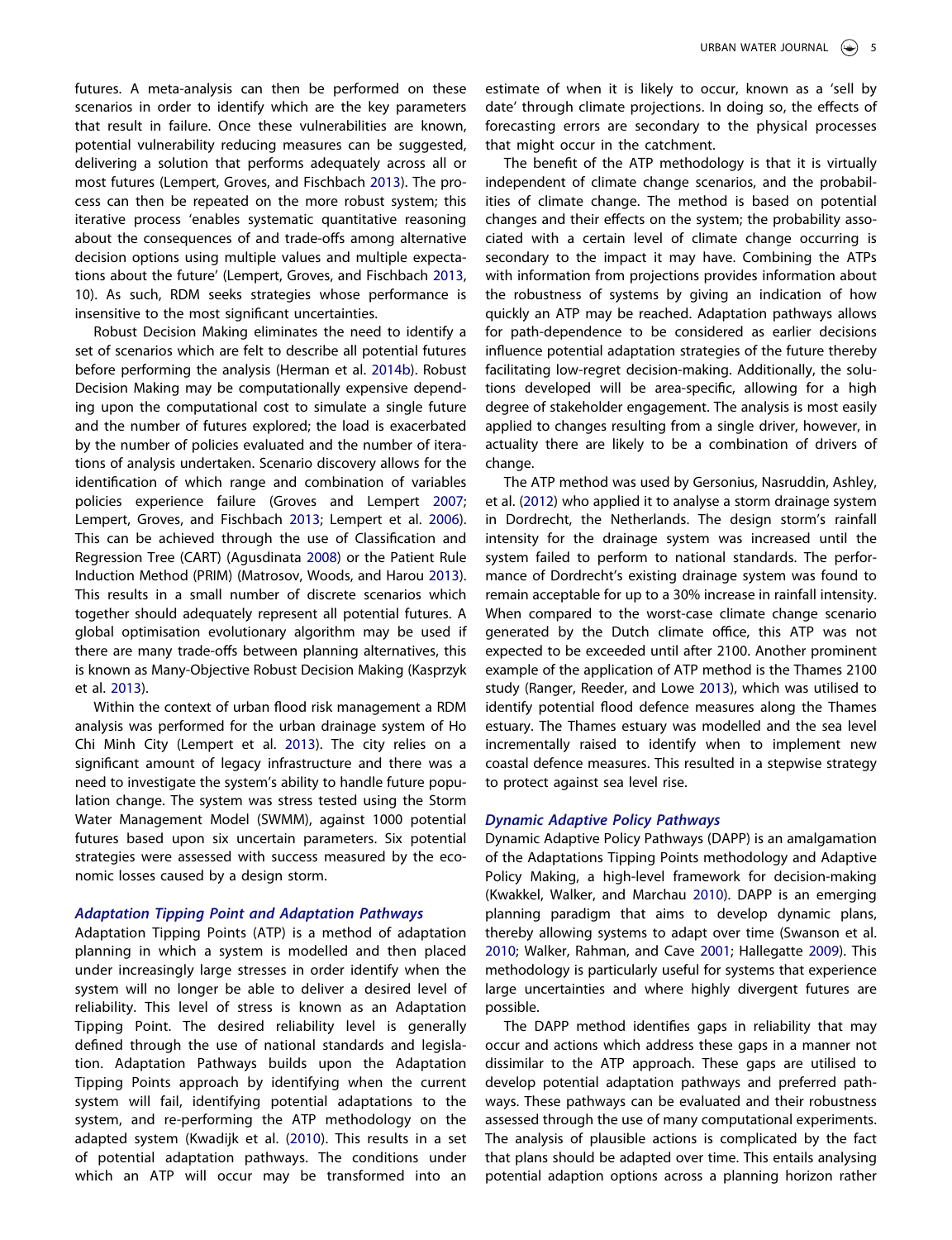than one moment; this allows for staged decision processes to be replicated within the framework (Haasnoot et al. [2013](#page-6-26)). Once the planning is completed, a Dynamic Adaptive Plan is then put into place with the objective of monitoring the system under study and maintaining flexibility of choice between pathways for as long as possible.

DAPP requires the generation of many simulations to identify gaps in reliability, how to address those gaps and how to assess the pathways. As most hydrological models are too computationally intense to be applied in this context, it is recommended that simple and faster models are utilised when under taking a DAPP analysis (Kwakkel, Haasnoot, and Walker [2014\)](#page-7-38).

<span id="page-5-1"></span><span id="page-5-0"></span>Within the context of flooding the DAPP method was used to model a flood defence scheme in the lower Rhine (Haasnoot et al. [2013](#page-6-26)). The final output of this approach was a set of robust candidate pathways. By providing a set of potential pathways and through integrated local monitoring, decision-making processes can focus upon choosing and updating appropriate plans of action such that options remain open to future developments.

## Discussion and recommendations

As discussed earlier urban drainage systems are exposed to many interacting, cascading and accumulating uncertainties. The resulting deep uncertainty leads to a state of ambiguity regarding future conditions. Traditional methods of infrastructure design such as 'predict then act' also known as 'top-down' approaches revolve around making decisions based on accurate forecasts. However, limited trust can be given to forecasts regarding systems such as cities or the climate as they are both open and complex adaptive systems. In order to improve urban pluvial flood planning and build future-proof infrastructure designers and engineers should focus on how drainage systems or potential adaptations will react to potential changes. This is a fundamental shift in the way infrastructure is designed. The decision-making under uncertainty paradigms analysed all acknowledge this and utilise a 'bottom up' approach, but perform their analysis in slightly different ways.

The choice of which DMDU framework to use should be decided by how pro-active the urban drainage system's management body is. Robust Decision Making has a tendency to generate solutions that are more statically robust than the other frameworks presented. This has the benefit that solutions can be implemented with minimal management. In this approach there might be a larger capital cost initially but little operational management is needed. Alternatively, Adaptation Tipping Points and Dynamic Adaptive Policy Pathways place a greater deal of emphasis on monitoring the drainage system and performing iterative decision-making. In such a framework solutions are implemented only when needed and the individual adaptations would be more incremental than in the RDM. This would result in a need for a more pro-active system of management but with less emphasis on constructing infrastructure. The choice between ATP and DAPP should be made after formulating the problem. If a problem involves many different or diverging stakeholders or influencing factors then DAPP is more applicable as it is more adept at resolving these contradicting factors.

Regardless of the selected approach, the application of a DMDU framework requires a larger computational investment than typical design paradigms in order to assess how the modelled system may react to potential changes. To better manage these large ensembles of simulations the urban drainage community requires an improved understanding of how to utilise the emerging developments in high performance computing, cloud computing, and parallelisation to their advantage. To reduce the computation load on these systems tradeoffs may be made between model run time and the degree to which physical processes are replicated within the model. What is the appropriate tradeoff between these factors remains an open question and there is much to investigate specifically with regards to model choice.

With respect to modelling, existing urban flood tools are, in theory, appropriate for use within DMDU applications. Many models can deliver varying levels of fidelity with regards to mesh size, semi or fully distributed physics, and one/two dimensional surface flows. However, for the purposes of DMDU analyses they will require improved interfacing with control functions to better manage the results of hundreds of model runs. Depending on the scope of the urban drainage problem, these models will also need appropriate Application Program Interfaces (API) to interact with external modules such as land-use or economic models. These additions will greatly improve the speed with which these analyses can take place. The computational load and organisation of these computational experiments will greatly add to the workload of the engineering team that generates the design of the urban adaptation. This workload is further exacerbated by the need to engage with stakeholders

DMDU frameworks are most effective when there is broad stakeholder engagement. This is especially critical at the beginning of the assessment when trying to structure the problem. Perhaps most importantly it is critical that the stakeholders come to a definition of success or failure. Within an urban drainage problem, the specific stakeholders that should be involved in the planning process will differ depending on the division of ownership and responsibilities for each locality's drainage system. However it would be safe to assume that the local governmental authority, the local drainage authority, and local residents or businesses would be consulted in the vast majority of cases. The coordination of these stakeholders would best be undertaken by whoever is responsible for the design of infrastructure so that these views can be taken into account during the analyses phase. Upon the completion of the DMDU analysis the design team would then re-convene the stakeholders in order to effectively communicate the costs and benefits of the potential strategies that may be implemented. Based upon these stakeholder consultations a strategy would be chosen and constructed.

# Conclusion

The application of Decision Making under Deep Uncertainty frameworks and techniques to the realm of urban flooding offers the potential for great practical benefits. This is especially true given the highly dynamic urban climate era that is currently taking place. DMDU will allow for the continued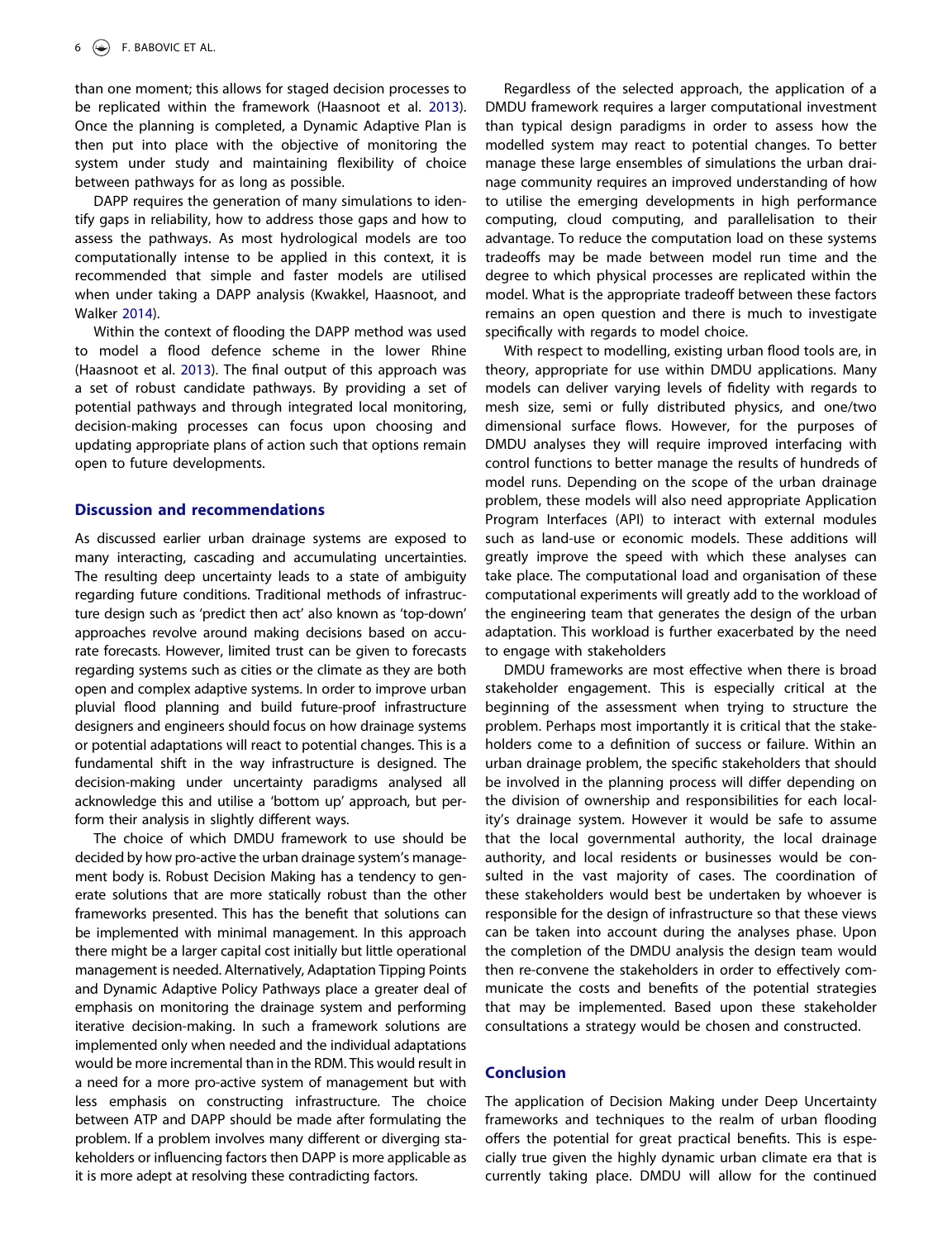ability to have reliable systems despite the highly uncertain future. The need for strategies to cope with deep uncertainty is clear and can be championed by many parties such as the government or the local community. However, the responsibility with applying these techniques resides with the practitioners of the urban drainage community. The intersection between urban drainage planning and Decision Making under Deep Uncertainty is a young field and there remain many open questions and opportunities for further work. These include questions regarding model structure, problem formulation, stakeholder engagement, the investigation of how to couple multiple models and the applicability of bluegreen infrastructure to situations of deep uncertainty. By addressing these issues and building a body of knowledge in this domain the urban drainage community can ensure a greater level of robustness to climate stresses in the future.

## Disclosure statement

No potential conflict of interest was reported by the authors.

## Funding

This work was supported by the Engineering and Physical Sciences Research Council [EP/L016826/1].

## **ORCID**

Kaveh Madani (D http://orcid.org/0000-0003-0378-3170

# **References**

<span id="page-6-24"></span>Agusdinata, B. [2008](#page-4-0). Exploratory Modeling and Analysis.

- <span id="page-6-9"></span>American Society of Civil Engineers. [2013.](#page-1-0) '2013 Report Card for American Infrastructure'. <http://www.infrastructurereportcard.org/grades/>.
- <span id="page-6-19"></span>Brown, C. [2010.](#page-3-0) "The End of Reliability." Journal of Water Resources Planning and Management 136 (2): 143–145. doi:[10.1061/\(ASCE\)](https://doi.org/10.1061/(ASCE)WR.1943-5452.65) [WR.1943-5452.65.](https://doi.org/10.1061/(ASCE)WR.1943-5452.65)
- <span id="page-6-12"></span>Carter, T. R., R. N. Jones, X. Lu, S. Bhadwal, C. Conde, L. O. Mearns, B. C. O'Neill, M. D. A. Rounsevell, and M. B. Zurek, and Contributing. [2007](#page-2-0). 'New Assessment Methods and the Characterisation of Future Conditions'. In Climate Change 2007: Impacts, Adaptation and Vulnerability. Contribution of Working Group II to the Fourth Assessment Report of the Intergovernmental Panel on Climate Change, edited by H.-M. Füssel, G. Love, and R.Street, 133–71. Cambridge: Cambridge University Press. doi:citeulike-article-id:7672786.
- <span id="page-6-13"></span>Collins, M., R. Knutti, J. Arblaster, J.-L. Dufresne, T. Fichefet, P. Friedlingstein, and X. Gao, et al. [2013.](#page-2-1) 'Long-Term Climate Change: Projections, Commitments and Irreversibility'. Climate Change 2013: The Physical Science Basis. Contribution of Working Group I to the Fifth Assessment Report of the Intergovernmental Panel on Climate Change, 1029–1136. doi: [10.1017/CBO9781107415324.024](https://doi.org/10.1017/CBO9781107415324.024).
- <span id="page-6-18"></span>de Neufville, R., and S. Scholtes. [2011](#page-2-2). Flexibility in Engineering Design. Boston: MIT Press.
- <span id="page-6-22"></span>Deng, Y., M.-A. Cardin, V. Babovic, D. Santhanakrishnan, P. Schmitter, and A. Meshgi. [2013.](#page-3-1) Valuing Flexibilities in the Design of Urban Water Management Systems. Water Research 47 (20): 7162–7174. Elsevier Ltd. doi:[10.1016/j.watres.2013.09.064](https://doi.org/10.1016/j.watres.2013.09.064).
- <span id="page-6-10"></span>Dobbs, R., H. Pohl, D.-Y. Lin, J. Mischke, N. Garemo, J. Hexter, S. Matzinger, R. Palter, and R. Nanavatty. [2013.](#page-1-1) "Infrastructure Productivity: How to Save \$1 Trillion a Year." McKinsey Global Institute, no. January: 100. [http://scholar.google.com/scholar?hl=en&btnG=Search&q=intitle:](http://scholar.google.com/scholar?hl=en%26btnG=Search%26q=intitle:Infrastructure+productivity:+How+to+save+$1+trillion+a+year#0) [Infrastructure+productivity:+How+to+save+\\$1+trillion+a+year#0](http://scholar.google.com/scholar?hl=en%26btnG=Search%26q=intitle:Infrastructure+productivity:+How+to+save+$1+trillion+a+year#0).

<span id="page-6-6"></span>Field, C. B., V. R. Barros, K. J. Mach, and M. D. Mastrandrea. [2014](#page-1-2). 'Technical Summary. In: Climate Change 2014: Impacts, Adaptation, and Vulnerability. Part A: Global and Sectoral Aspects. Contribution of Working Group II to the Fifth Assessment Report of the Intergovernmental Panel on Climate Change'.

<span id="page-6-0"></span>Friedman, T. [2008.](#page-0-1) Hot, Flat & Crowded. New York: Farrar, Straus and Giroux.

- <span id="page-6-11"></span>García, L. E., J. H. Matthews, D. J. Rodriguez, M. Wijnen, K. N. DiFrancesco, and P. Ray. [2014](#page-2-3). Beyond Downscaling, A Bottom-Up Approach to Climate Adaptation for Water Resources Management. Washington, DC: World Bank.
- <span id="page-6-1"></span>Geltner, D., and R. de Neufville. [2012.](#page-0-2) "Uncertainty, Flexibility, Valuation & Design: How 21st Century Information & Knowledge Can Improve 21st Century Urban Development.". In Royal Institution of Chartered Surveyors Global Symposium. Adelaide.
- <span id="page-6-25"></span>Gersonius, B. F., N. R. Ashley, A. Jeuken, A. Pathirana, and C. Zevenbergen. [2012](#page-4-1). Developing the Evidence Base for Mainstreaming Adaptation of Stormwater Systems to Climate Change. Water Research 46 (20): 6824–6835. Elsevier Ltd. doi:[10.1016/j.watres.2012.03.060](https://doi.org/10.1016/j.watres.2012.03.060).
- <span id="page-6-20"></span>Groves, D. G., D. Knopman, R. J. Lempert, S. H. Berry, and L. Wainfan. [2008.](#page-3-2) Presenting Uncertainty about Climate Change to Water-Resources Managegers. Santa Monica, CA: Rand Corporation.
- <span id="page-6-17"></span>Groves, D. G., and R. J. Lempert. [2007.](#page-2-4) "A New Analytic Method for Finding Policy-Relevant Scenarios." Global Environmental Change 17 (1): 73–85. doi:[10.1016/j.gloenvcha.2006.11.006.](https://doi.org/10.1016/j.gloenvcha.2006.11.006)
- <span id="page-6-5"></span>Güneralp, B., and K. C. Seto. [2013](#page-1-3). "Futures of Global Urban Expansion: Uncertainties and Implications for Biodiversity Conservation." Environmental Research Letters 8: 14025. doi:[10.1088/1748-9326/8/1/](https://doi.org/10.1088/1748-9326/8/1/014025) [014025](https://doi.org/10.1088/1748-9326/8/1/014025).
- <span id="page-6-21"></span>Haasnoot, M., H. Middelkoop, A. Offermans, E. V. van Beek, and W. P. A. van Deursen. [2012](#page-3-3)."Exploring Pathways for Sustainable Water Management in River Deltas in a Changing Environment." Climatic Change 115: 795–819. doi:[10.1007/s10584-012-0444-2.](https://doi.org/10.1007/s10584-012-0444-2)
- <span id="page-6-26"></span>Haasnoot, M., J. H. Kwakkel, W. E. Walker, and J. Ter Maat. [2013.](#page-5-0) Dynamic Adaptive Policy Pathways: A Method for Crafting Robust Decisions for A Deeply Uncertain World. Global Environmental Change 23 (2): 485–498. Elsevier Ltd. doi:[10.1016/j.gloenvcha.2012.12.006.](https://doi.org/10.1016/j.gloenvcha.2012.12.006)
- <span id="page-6-8"></span>Habitat, U. N. [2014.](#page-1-4) 'Planning for Climate Change-A Strategic, Values-Based Approach for Urban Planners'. Nairobi.
- <span id="page-6-14"></span>Hallegatte, S. [2009.](#page-2-5) "Strategies to Adapt to an Uncertain Climate Change." Global Environmental Change 19 (2): 240–247. doi:[10.1016/j.](https://doi.org/10.1016/j.gloenvcha.2008.12.003) [gloenvcha.2008.12.003.](https://doi.org/10.1016/j.gloenvcha.2008.12.003)
- <span id="page-6-15"></span>Hallegatte, S., A. Shah, R. J. Casey Brown, R. Lempert, and S. Gill. [2012.](#page-2-6) 'Investment Decision Making under Deep Uncertainty: Application to Climate Change'. Policy Research Working Paper. 6193: 41. doi:[10.1596/](https://doi.org/10.1596/1813-9450-6193) [1813-9450-6193.](https://doi.org/10.1596/1813-9450-6193)
- Herman, J. D., H. B. Zeff, P. M. Reed, and G. W. Characklis. 2012. Managing the Risks of Extreme Events and Disasters to Advance Climate Change Adaptation. Edited by C. B. Field, V. Barros, T. F. Stocker, D. Qin, D. J. Dokken, K. L. Ebi, M. D. Mastrandrea et al. doi:[10.1017/CBO9781139177245](https://doi.org/10.1017/CBO9781139177245).
- <span id="page-6-16"></span>Herman, J. D., H. B. Zeff, P. M. Reed, and G. W. Characklis. [2014a](#page-2-7). "Beyond Optimality: Multistakeholder Robustness Tradeoffs for Regional Water Portfolio Planning under Deep Uncertainty." Water Resources Research 50: 7692–7713. doi:[10.1002/2014WR015338.Received.](https://doi.org/10.1002/2014WR015338.Received)
- <span id="page-6-23"></span>Herman, J. D., H. B. Zeff, P. M. Reed, and G. W. Characklis. [2014b.](#page-4-2) 'Climate Change 2014: Impacts, Adaptation, and Vulnerability. Part A: Global and Sectoral Aspects. Contribution of Working Group II to the Fifth Assessment Report of the Intergovernmental Panel on Climate Change'. [http://www.](http://www.ipcc.ch/pdf/assessment-report/ar5/wg2/ar5_wgII_spm_en.pdf) [ipcc.ch/pdf/assessment-report/ar5/wg2/ar5\\_wgII\\_spm\\_en.pdf](http://www.ipcc.ch/pdf/assessment-report/ar5/wg2/ar5_wgII_spm_en.pdf).
- <span id="page-6-4"></span>IPCC. [2008](#page-1-5). Climate Change and Water: IPCC Technical Paper VI. Vol. 403. doi:[10.1016/j.jmb.2010.08.039.](https://doi.org/10.1016/j.jmb.2010.08.039)
- <span id="page-6-2"></span>IPCC. [2012](#page-1-6). Managing The Risks Of Extreme Events and Disasters to Advance Climate Change Adaptation, edited by C. B. Field, V. Barros, T. F. Stocker, D. Qin, D. J. Dokken, K. L. Ebi, M. D.Mastrandrea, et al. doi:[10.1017/](https://doi.org/10.1017/CBO9781139177245) [CBO9781139177245.](https://doi.org/10.1017/CBO9781139177245)
- <span id="page-6-7"></span>IPCC. [2014.](#page-1-7) 'Climate Change 2014: Impacts, Adaptation, and Vulnerability. Part A: Global and Sectoral Aspects. Contribution of Working Group II to the Fifth Assessment Report of the Intergovernmental Panel on Climate Change'. <http://www.ipcc.ch/pdf/assessment->
- <span id="page-6-3"></span>Jenkins, G. [2010](#page-1-8). Climate Change Projections. doi:[10.1787/9789264086876-5-en.](https://doi.org/10.1787/9789264086876-5-en) Paris: OECD Publishing.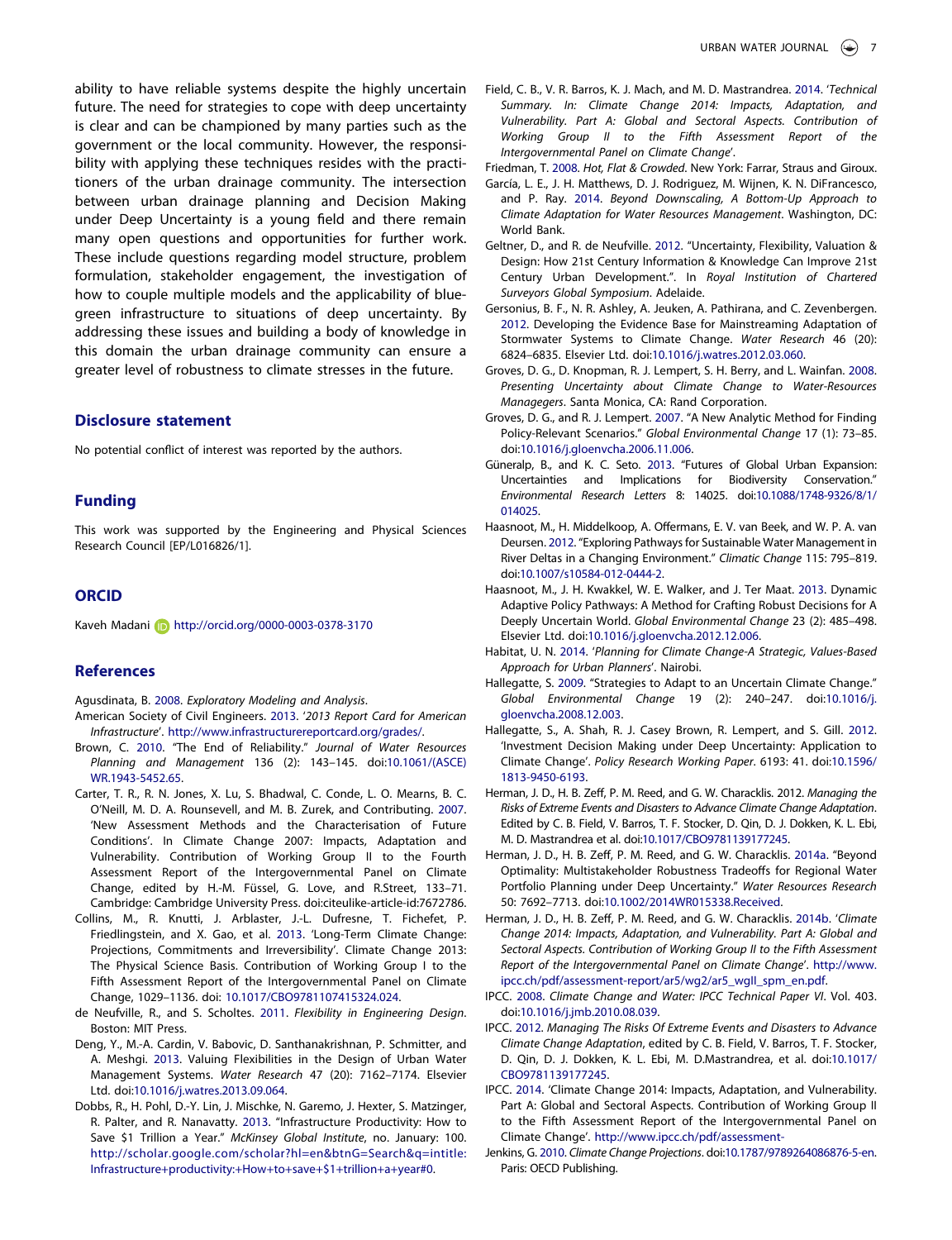- <span id="page-7-25"></span>Jha, A. K., R. Bloch, and J. Lamond. [2012](#page-3-4). 'A Guide to Integrated Urban Flood Risk Management for the 21st Century'. Washington DC. doi:[10.1596/](https://doi.org/10.1596/978-0-8213-8866-2) [978-0-8213-8866-2](https://doi.org/10.1596/978-0-8213-8866-2).
- <span id="page-7-0"></span>Jha, A. K., T. W. Miner, and Z. Stanton-Geddes. [2013](#page-0-3). Building Urban Resilience: Principles, Tools, and Practice. doi:[10.1596/978-0-8213-](https://doi.org/10.1596/978-0-8213-8865-5) [8865-5](https://doi.org/10.1596/978-0-8213-8865-5). Washington, DC: World Bank.
- <span id="page-7-32"></span>Kasprzyk, J. J. R., S. Nataraj, P. P. M. Reed, and R. R. J. Lempert. [2013.](#page-4-3) "Many Objective Robust Decision Making for Complex Environmental Systems Undergoing Change." Environmental Modelling and Software 42: 55–71. Elsevier Ltd. doi:[10.1016/j.envsoft.2012.12.007](https://doi.org/10.1016/j.envsoft.2012.12.007).
- <span id="page-7-14"></span>Kirtman, B., S. B. Power, J. A. Adedoyin, G. J. Boer, R. Bojariu, I. Camilloni, F. J. Doblas-Reyes, et al. [2013.](#page-2-8) "Near-Term Climate Change: Projections and Predictability.". In Climate Change 2013: The Physical Science Basis. Contribution of Working Group I to the Fifth Assessment Report of the Intergovernmental Panel on Climate Change, edited by T. F. Stocker, D. Qin, G.-K. Plattner, M. Tignor, S. K. Allen, J. Boschung, A. Nauels, Y. Xia, V. Bex, and P. M. Midgley, 953–1028. Cambridge, United Kingdom and New York, NY, USA: Cambridge University Press. doi:[10.1017/CBO9781107415324.023](https://doi.org/10.1017/CBO9781107415324.023).
- <span id="page-7-12"></span>Kjeldsen, T. R., and D. Rosbjerg. [2004.](#page-1-9) "Choice of Reliability, Resilience and Vulnerability Estimators for Risk Assessments of Water Resources Systems/ Choix D'estimateurs de Fiabilité, de Résilience et de Vulnérabilité Pour Les Analyses de Risque de Systèmes de Ressources En Eau." Hydrological Sciences Journal 49 (5): 37–41. doi:[10.1623/hysj.49.5.755.55136](https://doi.org/10.1623/hysj.49.5.755.55136).

<span id="page-7-20"></span>Knight, F. [1921](#page-2-9). Risk, Uncertainty and Profit. 5th ed. New York: Sentry Press.

- <span id="page-7-15"></span>Knutti, R., and S. Jan. [2012](#page-2-10). Robustness and Uncertainties in the New CMIP5 Climate Model Projections. Nature Climate Change 3 (4): 369–373. Nature Publishing Group. doi:[10.1038/nclimate1716.](https://doi.org/10.1038/nclimate1716)
- <span id="page-7-34"></span>Kwadijk, J. C. J., M. Haasnoot, J. P. M. Mulder, M. M. C. Hoogvliet, A. B. M. Jeuken, R. A. A. van der Krogt, N. G. C. van Oostrom, et al. [2010.](#page-4-4) "Using Adaptation Tipping Points to Prepare for Climate Change and Sea Level Rise: A Case Study in the Netherlands." Wiley Interdisciplinary Reviews: Climate Change 1 (5): 729–740. doi:[10.1002/wcc.64](https://doi.org/10.1002/wcc.64).
- <span id="page-7-21"></span>Kwakkel, J. H., and E. Pruyt. [2013.](#page-2-11) "Exploratory Modeling and Analysis, an Approach for Model-Based Foresight under Deep Uncertainty." Technological Forecasting & Social Change, No 80: 419–431. doi:[10.1002/sres.2225.](https://doi.org/10.1002/sres.2225)
- <span id="page-7-38"></span>Kwakkel, J. H., M. Haasnoot, and W. E. Walker. [2014](#page-5-1). "Developing Dynamic Adaptive Policy Pathways: A Computer-Assisted Approach for Developing Adaptive Strategies for A Deeply Uncertain World." Climatic Change. doi:[10.1007/s10584-014-1210-4.](https://doi.org/10.1007/s10584-014-1210-4)
- <span id="page-7-36"></span>Kwakkel, J. H., W. E. Walker, and V. A. W. J. Marchau. [2010](#page-4-5). "Adaptive Airport Strategic Planning." European Journal of Transport and Infrastructure Research 10 (3): 249–273.
- <span id="page-7-18"></span>Lempert, R. J. [2003](#page-2-12). Shaping the Next One Hundred Years: New Methods for Quantitative, Long-Term Policy Analysis. doi:[10.1016/j.tech](https://doi.org/10.1016/j.techfore.2003.09.006)[fore.2003.09.006.](https://doi.org/10.1016/j.techfore.2003.09.006) Santa Monica, CA: Rand Corporation.
- <span id="page-7-30"></span>Lempert, R. J., D. G. Groves, and J. R. Fischbach. [2013.](#page-4-6) 'Is It Ethical to Use a Single Probability Density Function ?', 1–26.
- <span id="page-7-31"></span>Lempert, R. J., D. G. Groves, S. W. Popper, and S. C. Bankes. [2006.](#page-4-6) 'Strategies and Narrative Scenarios A General, Analytic Method for Generating Robust Strategies and Narrative Scenarios', January 2017. doi:[10.1287/](https://doi.org/10.1287/mnsc.1050.0472) [mnsc.1050.0472](https://doi.org/10.1287/mnsc.1050.0472).
- <span id="page-7-33"></span>Lempert, R. J., N. Kalra, S. Peyraud, Z. Mao, S. B. Tan, D. Cira, and A. Lotsch. [2013](#page-4-7). "Ensuring Robust Flood Risk Management in Ho Chi Minh City." World Bank. 1–63. May. doi:[10.1596/1813-9450-6465](https://doi.org/10.1596/1813-9450-6465).
- <span id="page-7-28"></span>Mackay, R. B., and P. Mckiernan. [2004.](#page-3-5) "Exploring Strategy Context with Foresight." European Management Review, No 1: 69–77. doi:[10.1057/](https://doi.org/10.1057/palgrave.emr.1500010) [palgrave.emr.1500010](https://doi.org/10.1057/palgrave.emr.1500010).
- <span id="page-7-7"></span>Mallakpour, I., and G. Villarini. [2015](#page-1-10). "The Changing Nature of Flooding across the Central United States." Nature Climate Change 5 (February): 250–254. doi:[10.1038/nclimate2516.](https://doi.org/10.1038/nclimate2516)
- <span id="page-7-26"></span>Matalas, N. C., and M. B. Fiering. [1997.](#page-3-6) "Water-Resource Systems Planning." In Climate, Climatic Change, and Water Supply., 99–110. Washington, DC: World Bank.
- <span id="page-7-27"></span>Matrosov, E. E. S., A. A. M. Woods, and J. J. J. Harou. [2013](#page-3-7). "Robust Decision Making and Info-Gap Decision Theory for Water Resource System Planning." Journal of Hydrology 494: 43–58. Elsevier B.V. doi:[10.1016/j.](https://doi.org/10.1016/j.jhydrol.2013.03.006) [jhydrol.2013.03.006.](https://doi.org/10.1016/j.jhydrol.2013.03.006)
- <span id="page-7-9"></span>McGranahan, G., D. Balk, and B. Anderson. [2007.](#page-1-11) "The Rising Tide: Assessing the Risks of Climate Change and Human Settlements in

Low Elevation Coastal Zones." Environment and Urbanization 19 (1): 17–37. doi:[10.1177/0956247807076960.](https://doi.org/10.1177/0956247807076960)

- <span id="page-7-1"></span>McInerney, D. J., R. J. Lempert, and K. Keller. [2012](#page-0-4). "What are Robust Strategies in the Face of Uncertain Climate Threshold Responses?: Robust Climate Strategies." Climatic Change 112 (3–4): 547–568. doi:[10.1007/s10584-011-0377-1](https://doi.org/10.1007/s10584-011-0377-1).
- <span id="page-7-17"></span>Milly, P. C. D., J. Betancourt, M. Falkenmark, R. M. Hirsch, Z. W. Kundzewicz, D. P. Lettenmaier, and R. J. Stouffer. [2008.](#page-2-13) "Climate Change. Stationarity Is Dead: Whither Water Management?" Science 319 (February): 573–574. doi:[10.1126/science.1151915](https://doi.org/10.1126/science.1151915).
- <span id="page-7-22"></span>Rahman, A., W. E. Walker, and V. Marchau. [2008.](#page-2-14) 'Coping with Uncertainties About Climate Change in Infrastructure Planning – An Adaptive Policymaking Approach'.
- <span id="page-7-29"></span>RAND. [2013](#page-3-8). 'Making Good Decisions Without Predictions', 1–7.
- <span id="page-7-35"></span>Ranger, N., T. Reeder, and J. Lowe. [2013](#page-4-8). "Addressing "Deep"Uncertainty over Long-Term Climate in Major Infrastructure Projects: Four Innovations of the Thames Estuary 2100 Project." EURO Journal on Decision Processes 1 (3–4): 233–262. doi:[10.1007/](https://doi.org/10.1007/s40070-013-0014-5) [s40070-013-0014-5](https://doi.org/10.1007/s40070-013-0014-5).
- <span id="page-7-19"></span>Regos, G. [2012.](#page-2-15) "Uncertainty and Risk: Multidsciplinary Perspectives." Journal of Risk and Insurance 79: 591–593. Edited by G Bammer and M Smithson. doi:[10.1111/j.1539-6975.2012.01468.x](https://doi.org/10.1111/j.1539-6975.2012.01468.x).
- <span id="page-7-11"></span>Revi, A., D. Satterthwaite, F. Aragon-Durand, J. Corfee-Morlot, R. B. R. Kiunsi, M. Pelling, D. Roberts, W. Solecki, S. P. Gajjar, and A. Sverdlik. [2014](#page-1-12). "Towards Transformative Adaptation in Cities: The IPCC's Fifth Assessment." Environment and Urbanization 26 (1): 11–28. doi:[10.1177/](https://doi.org/10.1177/0956247814523539) [0956247814523539.](https://doi.org/10.1177/0956247814523539)
- <span id="page-7-5"></span>Satterthwaite, D., S. Huq, M. Pelling, H. Reid, and P. R. Lankao. [2007.](#page-1-13) Adapting to Climate Change in Urban Areas. Development. Vol. 58. doi:[10.1071/AR06192.](https://doi.org/10.1071/AR06192) London, UK: International Institute for Environment and Development.
- <span id="page-7-16"></span>Schewe, J., J. Heinke, D. Gerten, I. Haddeland, N. W. Arnell, D. B. Clark, R. Dankers, et al. [2014](#page-2-16). "Multimodel Assessment of Water Scarcity under Climate Change." Proceedings of the National Academy of Sciences of the United States of America 111 (9): 3245–3250. doi:[10.1073/pnas.1222460110](https://doi.org/10.1073/pnas.1222460110).
- <span id="page-7-8"></span>Seto, K. C., B. Guneralp, and L. R. Hutyra. [2012.](#page-1-3) "Global Forecasts of Urban Expansion to 2030 and Direct Impacts on Biodiversity and Carbon Pools." Proceedings of the National Academy of Sciences 109 (40): 16083–16088. doi:[10.1073/pnas.1211658109](https://doi.org/10.1073/pnas.1211658109).
- <span id="page-7-24"></span>Slovic, P., B. Fischhoff, and F. J. C. Roe. [1981.](#page-3-9) "Perceived Risk : Psychological Factors and Social Implications." Proceedings of the Royal Society of London. Series A, Mathematical and Physical Sciences 376 (1764): 17–34. doi:[10.1098/rspa.1981.0073](https://doi.org/10.1098/rspa.1981.0073).
- <span id="page-7-13"></span>Stainforth, D. A., M. R. Allen, E. R. Tredger, and L. A. Smith. [2007.](#page-1-9) "Confidence, Uncertainty and Decision-Support Relevance in Climate Predictions." Philosophical Transactions of the Royal Society A: Mathematical, Physical and Engineering Sciences 365 (1857): 2145–2161. doi:[10.1098/rsta.2007.2074.](https://doi.org/10.1098/rsta.2007.2074)
- <span id="page-7-37"></span>Swanson, D., S. Barg, S. Tyler, H. Venema, S. Tomar, S. Bhadwal, S. Nair, D. Roy, and J. Drexhage. [2010](#page-4-9). Seven Tools for Creating Adaptive Policies. Technological Forecasting and Social Change 77 (6): 924–939. Elsevier Inc. doi:[10.1016/j.techfore.2010.04.005.](https://doi.org/10.1016/j.techfore.2010.04.005)
- <span id="page-7-23"></span>Taleb, N N. [2012](#page-3-10). Antifragile Things That Gain from Disorder. London: Penguin Books.
- <span id="page-7-10"></span>Trenberth, K. E., J. T. Fasullo, and T. G. Shepherd. [2015](#page-1-14). "Attribution of Climate Extreme Events." Nature Climate Change 5 (August): 725–730. doi:[10.1038/nclimate2657.](https://doi.org/10.1038/nclimate2657)
- <span id="page-7-6"></span>Trenberth, K. E., P. D. Jones, P. Ambenje, R. Bojariu, D. Easterling, A. Klein Tank, and D. Parker. [2007](#page-1-15). "Observations: Surface and Atmospheric Climate." In Climate Change 2007: The Physical Science Basis, edited by S. Solomon, D. Qin, M. Manning, Z. Chen, M. Marquis, K. B. Averyt, M. Tignor, et al., 235–336. Cambridge, United Kingdom and New York, NY, USA: Cambridge University Press.
- <span id="page-7-2"></span>UNFPA. [2008](#page-0-5). 'The State of the World Population 2007: Unleashing the Potential of Urban Growth.' ISBN 978-0-89714-807-8.
- <span id="page-7-4"></span>United Nations Department of Economic and Social Affairs Population Division. [2014.](#page-0-6) 'World Urbanization Prospects: The 2014 Revision, Highlights'. New York. doi:[10.4054/DemRes.2005.12.9](https://doi.org/10.4054/DemRes.2005.12.9).
- <span id="page-7-3"></span>UNPD. [2014.](#page-0-7) 'Concise Report on the World Population Situation in 2014'. New York.